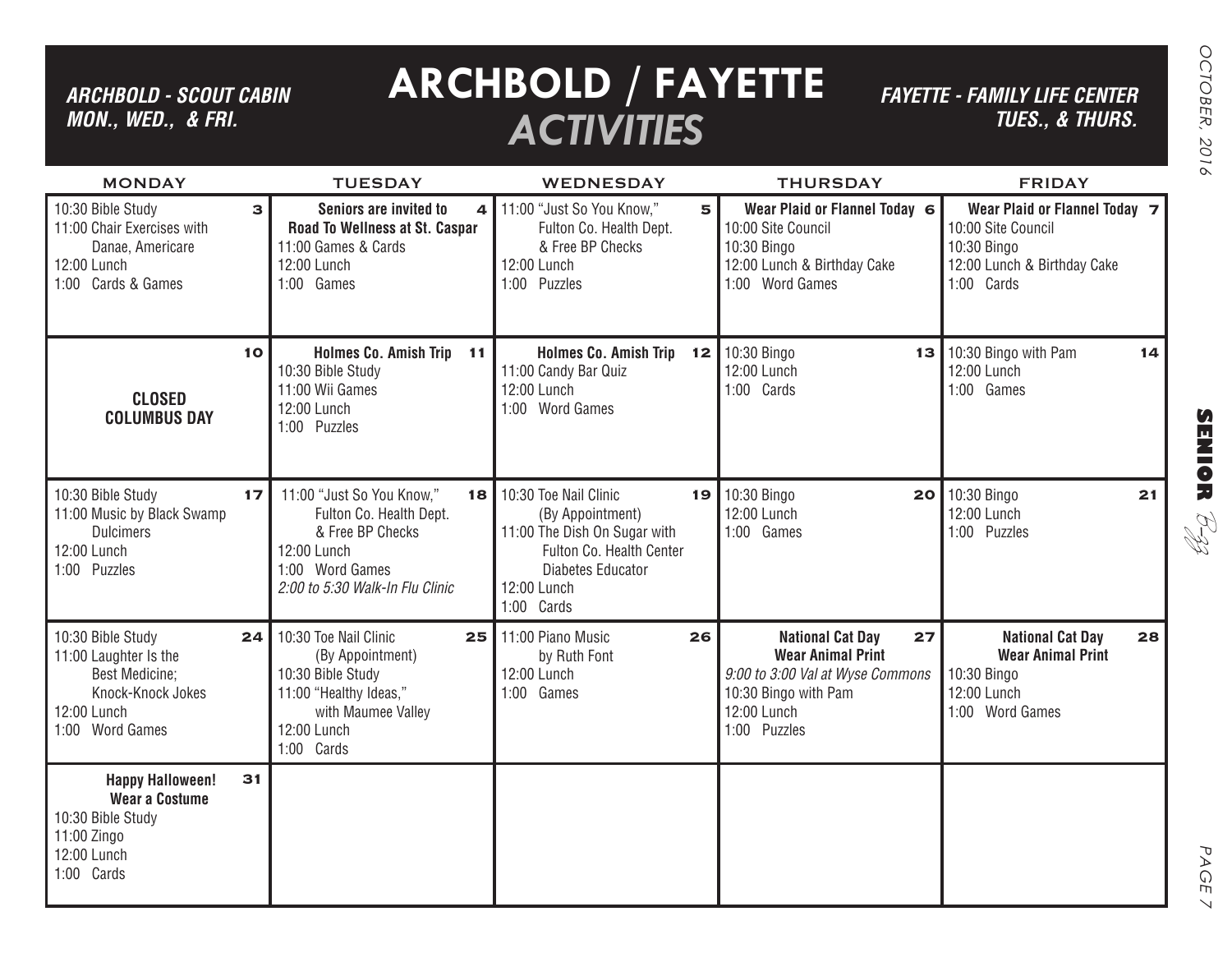### *DELTA-101 Northwood dr. United methodist church TUES. & THURS.*

# *ACTIVITIES*

| DELTA-101 NORTHWOOD DR.<br><b>UNITED METHODIST CHURCH</b><br><b>TUES. &amp; THURS.</b>                                                                     | <b>SWANTON</b><br><b>217 CHESTNUT ST.</b><br>MON., WED., & FRI                                                                                                                 | PAGE<br>$\infty$                                                                                                                                          |                                                                                                                                                                           |                                                                                                                                                                                                        |                  |
|------------------------------------------------------------------------------------------------------------------------------------------------------------|--------------------------------------------------------------------------------------------------------------------------------------------------------------------------------|-----------------------------------------------------------------------------------------------------------------------------------------------------------|---------------------------------------------------------------------------------------------------------------------------------------------------------------------------|--------------------------------------------------------------------------------------------------------------------------------------------------------------------------------------------------------|------------------|
| <b>MONDAY</b>                                                                                                                                              | <b>TUESDAY</b>                                                                                                                                                                 | WEDNESDAY                                                                                                                                                 | <b>THURSDAY</b>                                                                                                                                                           | <b>FRIDAY</b>                                                                                                                                                                                          |                  |
| 10:30 Walking On Outdoor Path 3<br>11:00 Update by Habitat for<br>Humanity<br>12:00 Lunch<br>1:00 No Afternoon Activities;<br><b>Staff Training</b>        | Seniors are invited to Road To 4<br>Wellness Event & Lunch at St. Caspar<br>10:30 Toe Nail Clinic<br>(by appointment)<br>11:00 Cards & Games<br>12:00 Lunch<br>1:00 Word Games | Wear Plaid or Flannel Today 5<br>10:00 Site Council<br>10:30 Bingo<br>12:00 Lunch & Birthday Cake<br>by Swanton Health Care                               | Wear Plaid or Flannel Today 6<br>10:00 Site Council<br>10:30 Bingo<br>12:00 Lunch & Birthday Treat<br>1:00 Cards                                                          | 10:30 Walking On Outdoor Path 7<br>11:00 Healthy Brain Q & A<br>with Alzheimer's Association<br>12:00 Lunch<br>1:00 Puzzles                                                                            |                  |
| 10<br><b>CLOSED</b><br><b>COLUMBUS DAY</b>                                                                                                                 | <b>Holmes Co. Amish Trip</b><br>11<br>11:00 "Just So You Know"<br>by Fulton Co. Health Dept.<br>12:00 Lunch<br>1:00 Games                                                      | Holmes Co. Amish Trip 12<br>10:30 Bingo<br>12:00 Lunch<br>1:00 Cards                                                                                      | 10:30 Bingo with Caller from<br>13<br>Delta School<br>12:00 Lunch<br>1:00 Puzzles                                                                                         | <b>Football Friday</b><br>14<br>Wear a Team Shirt, Hat or Jersey<br>10:30 Walking On Outdoor Path<br>11:00 Chris Cremean; Swanton Health<br>Care & Retirement Center<br>12:00 Lunch<br>1:00 Word Games | <b>SENIOR</b>    |
| 10:30 Free Hearing Aid Cleaning 17<br>10:30 Walking On Outdoor Path<br>11:00 "Just So You Know"<br>by Fulton Co. Health Dept.<br>12:00 Lunch<br>1:00 Games | 11:00 "How to Deal with Grief" 18<br>with Gary Friesen<br>12:00 Lunch<br>1:00 Cards                                                                                            | <b>National Cat Day</b><br>19<br><b>Wear Animal Print</b><br>9:30 to 4:00 Val at Delta Library<br>10:30 Animal Print Bingo<br>12:00 Lunch<br>1:00 Puzzles | <b>National Cat Day</b><br>20<br><b>Wear Animal Print</b><br>10:00 to 3:00 Val at<br><b>Swanton Library</b><br>10:30 Animal Print Bingo<br>12:00 Lunch<br>1:00 Word Games | 10:30 Toe Nail Clinic<br>21<br>(by appointment)<br>11:00 Come Along on a<br>"Sentimental Journey"<br>with Music by Just Us 2,<br>Marc & Ellen Pember<br>12:00 Lunch<br>1:00 Games & Cards              | RI<br>R          |
| 10:30 Walking On Outdoor Path 24<br>11:00 Healthy Spine,<br>Healthy You, Dr. Matt Spiers<br>12:00 Lunch<br>1:00 Cards                                      | 10:00 to 3:00 Val at<br>25<br>Evergreen Library<br>11:00 Estate Planning Tips with<br>Attorney Rebecca Steinhauser<br>12:00 Lunch<br>1:00 Puzzles                              | 10:30 Bingo<br>26I<br>12:00 Lunch<br>1:00 Word Games                                                                                                      | 10:30 Black & Orange Bingo<br>27 <sup>1</sup><br>12:00 Lunch<br>1:00 Games                                                                                                | 10:30 Walking On Outdoor Path 28<br>11:00 Pokeno By Request<br>(Bring Pennies)<br>12:00 Lunch<br>1:00 Cards & Games                                                                                    |                  |
| 31<br><b>Happy Halloween!</b><br><b>Wear a Costume</b><br>10:30 Walking On Outdoor Path<br>11:00 Vintage Halloween<br>12:00 Lunch<br>1:00 Puzzles          |                                                                                                                                                                                |                                                                                                                                                           |                                                                                                                                                                           |                                                                                                                                                                                                        | OCTOBER,<br>2016 |